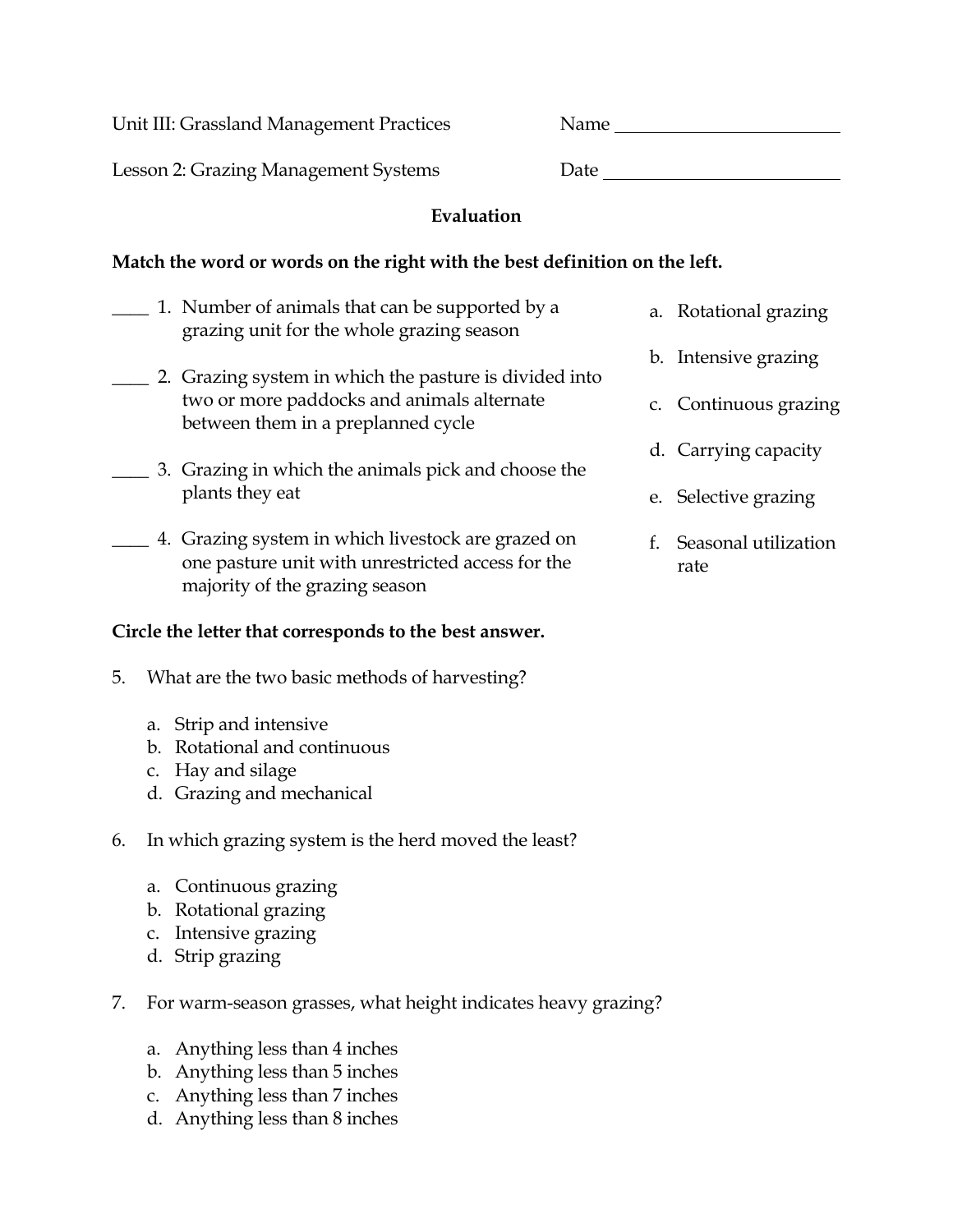- 8. At what stage of growth should grasslands be harvested?
	- a. Stage 1 (vegetative)
	- b. Stage 2 (boot/bud) heading, and mature seed stages in grasses. In legumes, they are the vegetative, bud, bloom, and mature seed stages.
	- c. Stage 3 (heading/bloom)
	- d. Stage 4 (mature seed)
- 9. What is the grazing efficiency in management-intensive grazing systems?
	- a. Up to 65%
	- b. Up to 75%
	- c. Up to 80%
	- d. Up to 90%

## **Complete the following short answer questions.**

10. How does a grazing system with cool-season and warm-season grasses benefit wildlife?

11. What are the advantages and disadvantages of rotational grazing?

12. Why is a rotational grazing system more beneficial for wildlife?